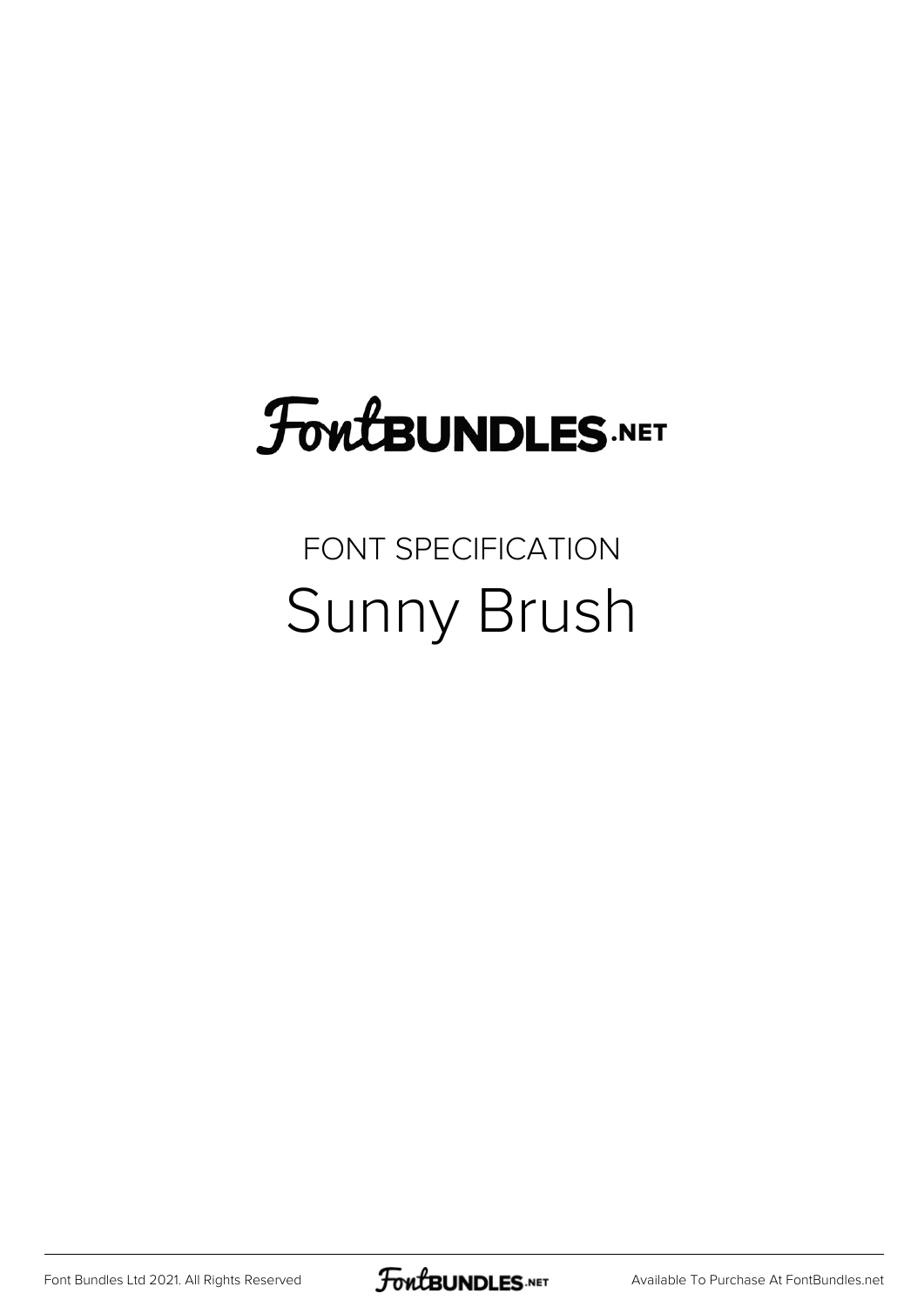## Sunny Brush - Regular

**Uppercase Characters** 

BCDEFGHIJ KIMMODQ;  $UVUVK$ 

Lowercase Characters

abcdefghijkl<br>mnopgrituvux mme

**Numbers** 

0123456789

Punctuation and Symbols 00  $8%2$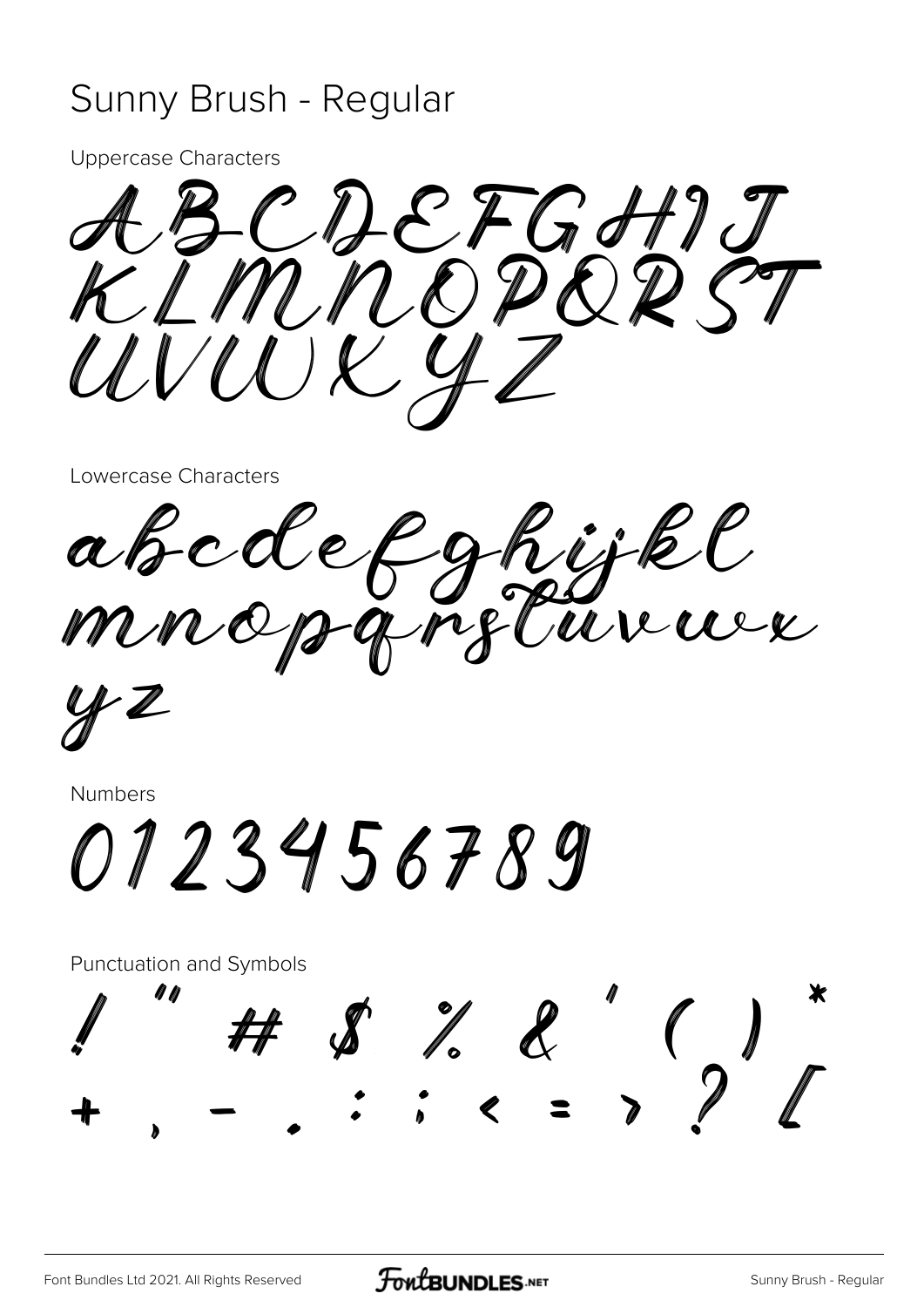$\sum_{\mathcal{L}} \sum_{\mathcal{R}} f(x) = \int_{0}^{1} \int_{0}^{1} f(x) dx$ <br>  $\sum_{\mathcal{R}} f(x) = \int_{0}^{1} \int_{0}^{1} f(x) dx$ <br>  $\sum_{\mathcal{R}} f(x) = \int_{0}^{1} \int_{0}^{1} f(x) dx$ 

All Other Glyphs

AAAAÄAÆCE

EEËI I Î I DI

O Ó Ô Õ Ö × Ø Ü Ü

AÜYYDBàáåã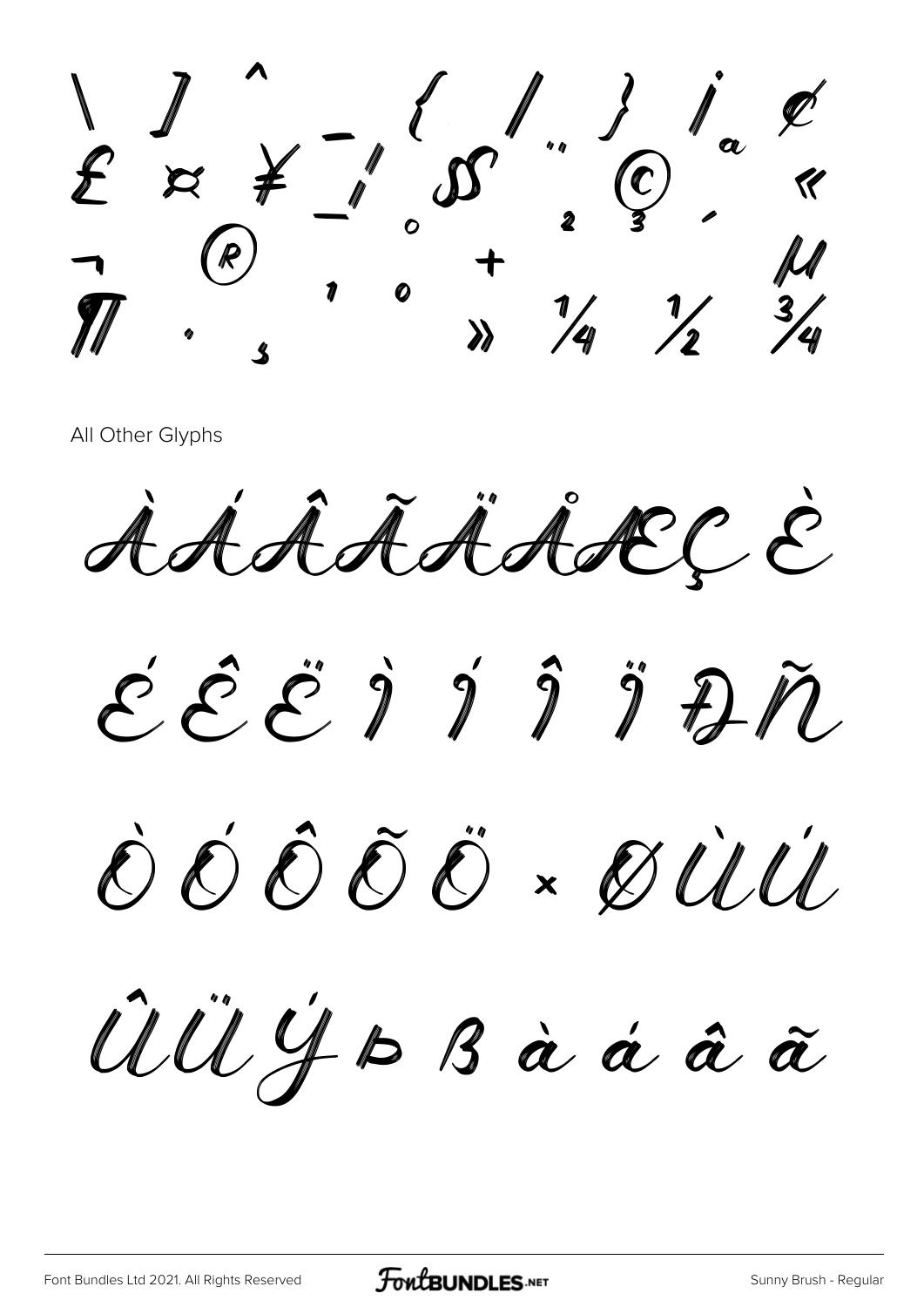äåæçèéêëi  $\acute{i}$   $\acute{i}$   $\acute{j}$   $\acute{j}$   $\acute{n}$   $\acute{\alpha}$   $\acute{\alpha}$   $\acute{\alpha}$   $\acute{\alpha}$ ë ÷ ø ù ù û û j p ij 10Eoc ij  $\bullet$  $\blacksquare$ > / F £PtsE Mo<sup>TM</sup>  $\ell$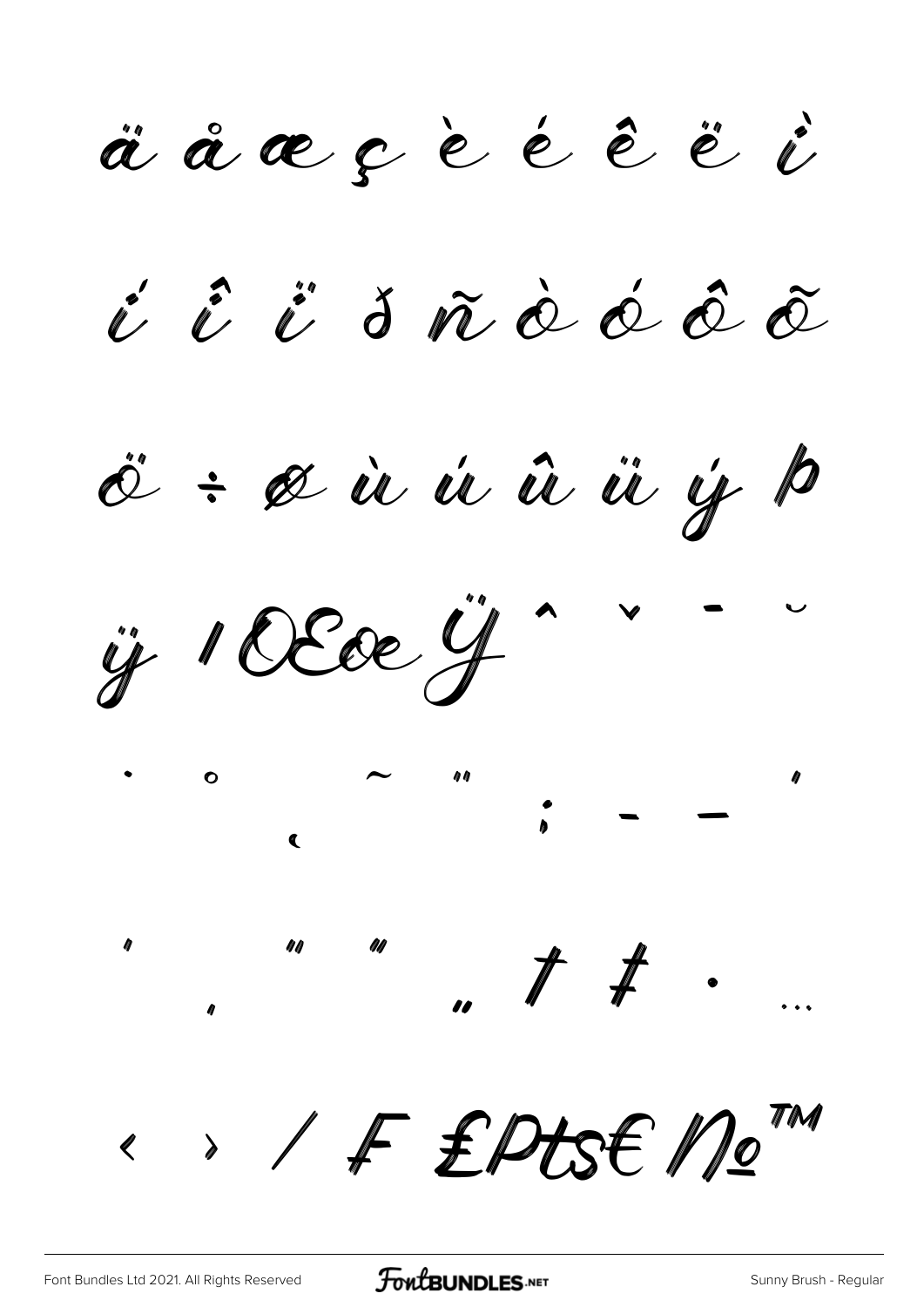∂ ∆ ∏ ∑ − ∕ ∙ √ ∞  $\int \,\,\approx\,\,\, \epsilon\,\,\,$   $\int \,\,\approx\,\,$   $\int \,\,\approx\,\,$   $\int \,\,\approx\,\,$   $\int \,\,\approx\,\,$ 

e & g h a gi el d'm ?

n so gra greget use

we yezesas becede

Sfegehei sjekelemen

Sospegsn& Stewiew